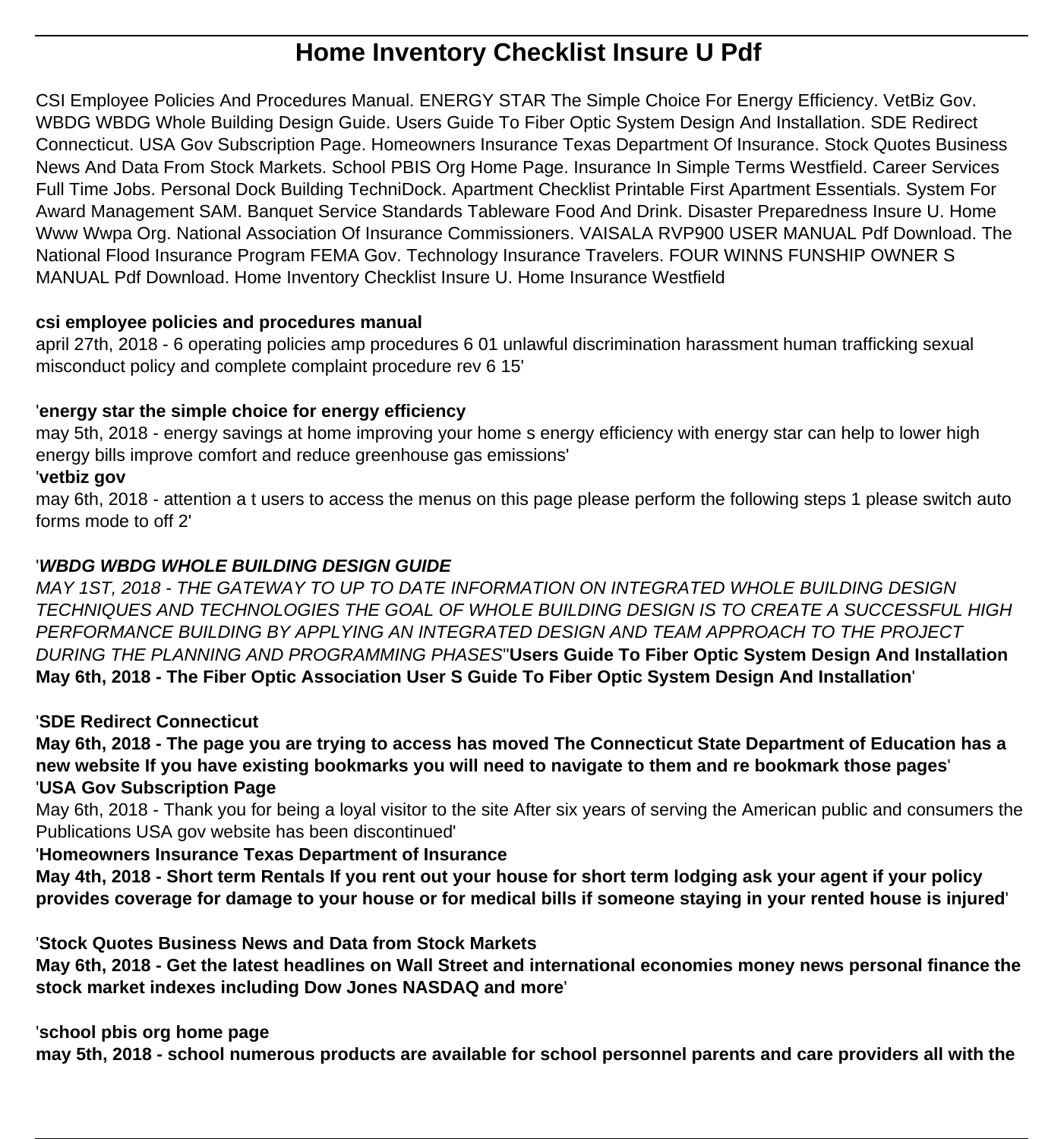# **promise of erasing targeted behaviors unfortunately no magic wand single handedly works to remove the barriers to learning that occur when behaviors are disrupting the learning community**'

# '**Insurance In Simple Terms Westfield**

April 30th, 2018 - Westfield Insurance For Business Farm And Agribusiness And Home And Auto Insurance Contact Information And Claims Information Find A Westfield Agent Assess Your Loss Risk'

#### '**Career Services Full Time Jobs**

May 5th, 2018 - Full Time Jobs Updated April 27 2018 To View A Specific Job Description Select The Respective Job Number Position Title From The List Below For Additional Information Contact Career Services'

#### '**personal dock building technidock**

may 5th, 2018 - personal dock building 3 dock planning checklist'

## '**Apartment Checklist Printable First Apartment Essentials**

May 4th, 2018 - Download the first apartment checklist to make moving into your new place easy Don t miss these essentials and save money'

# '**SYSTEM FOR AWARD MANAGEMENT SAM**

MAY 2ND, 2018 - SAM GOV THE SYSTEM FOR AWARD MANAGEMENT SAM IS THE OFFICIAL U S GOVERNMENT SYSTEM THAT CONSOLIDATED THE CAPABILITIES OF CCR FEDREG ORCA AND EPLS'

### '**Banquet Service Standards Tableware Food And Drink**

May 6th, 2018 - Banquet Service Standards Manual Table Of Contents Section I Introduction 1 Corporate Mission Statement 2 Property Mission Statement''**Disaster Preparedness Insure U**

**May 3rd, 2018 - Natural disasters can strike anywhere at any time In fact the U S has experienced significant shifts in** the frequency severity and location of disasters Yet according to 2017 NAIC study consumers arenâ€<sup>™</sup>t connecting **the dots between these shifts and the impact on their home insurance needs**'

#### '**home www wwpa org**

may 4th, 2018 - western wood products association representing western lumber manufacturers'

# '**National Association Of Insurance Commissioners**

May 1st, 2018 - The National Association Of Insurance Commissioners NAIC Is The U S Standard Setting And Regulatory Support Organization Created And Governed By The Chief Insurance Regulators From The 50 States The District Of Columbia And Five U S Territories'

# '**VAISALA RVP900 USER MANUAL Pdf Download**

**April 25th, 2018 - View and Download Vaisala RVP900 user manual online Digital Receiver and Signal Processor RVP900 Receiver pdf manual download**'

# '**The National Flood Insurance Program FEMA gov**

May 3rd, 2018 - We are redesigning www FloodSmart gov to make it even more helpful''**technology insurance travelers** may 2nd, 2018 - technology insurance coverage from travelers is designed to fit the needs of technology businesses of all sizes learn more about technology insurance''**FOUR WINNS FUNSHIP OWNER S MANUAL PDF DOWNLOAD APRIL 2ND, 2018 - VIEW AND DOWNLOAD FOUR WINNS FUNSHIP OWNER S MANUAL ONLINE BOAT FUNSHIP BOAT PDF MANUAL DOWNLOAD**'

# '**Home Inventory Checklist Insure U**

May 3rd, 2018 - Title Home Inventory Checklist Subject Home Inventory Checklist Keywords Home Insurance Disaster Preparedness Inventory Created Date 20080527155417Z' '**Home Insurance Westfield**

April 30th, 2018 - Westfield Insurance for Business Farm and Agribusiness and Home and Auto Insurance Contact information and claims information Find a Westfield Agent Assess your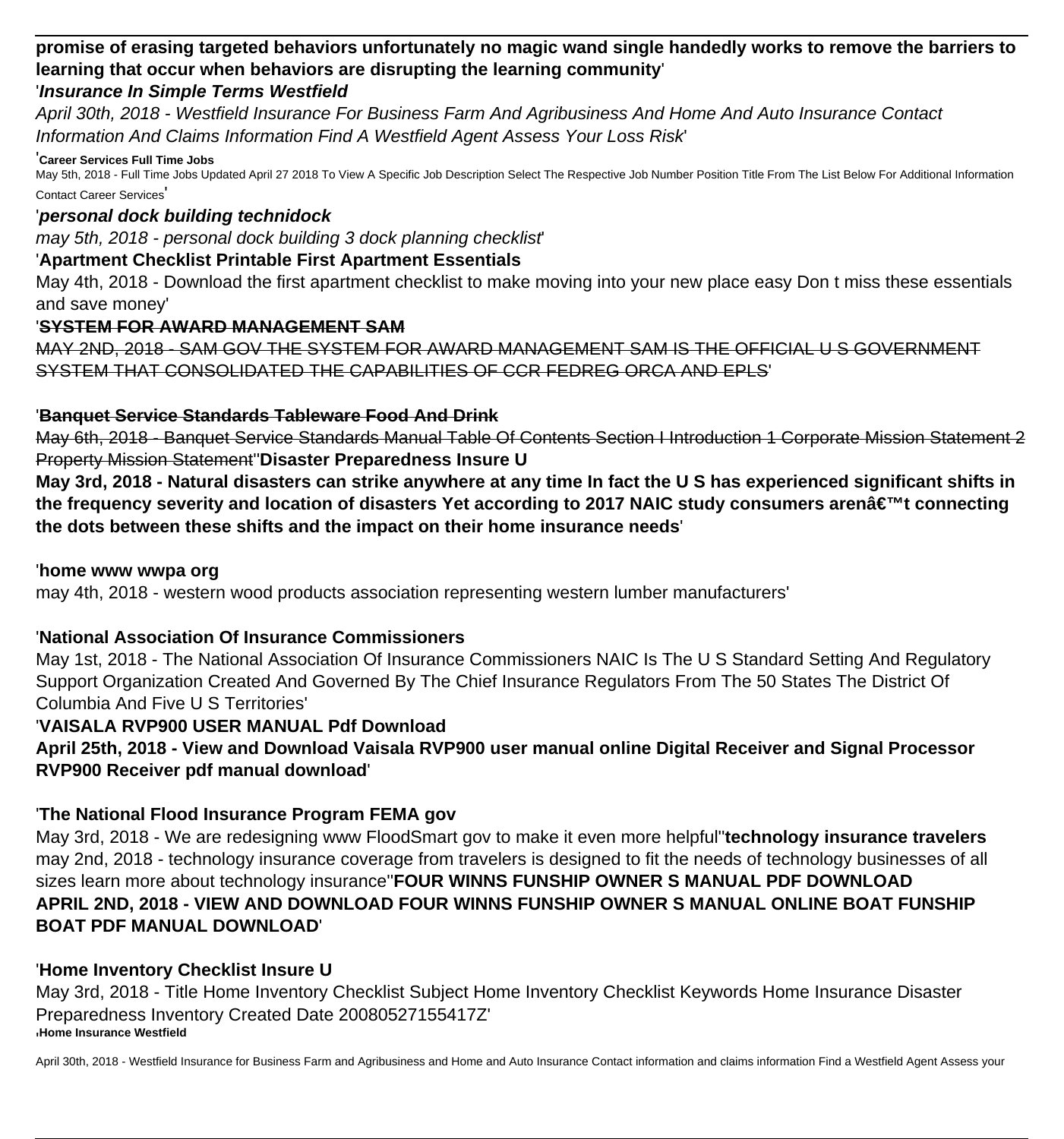loss risk<sub>"</sub>